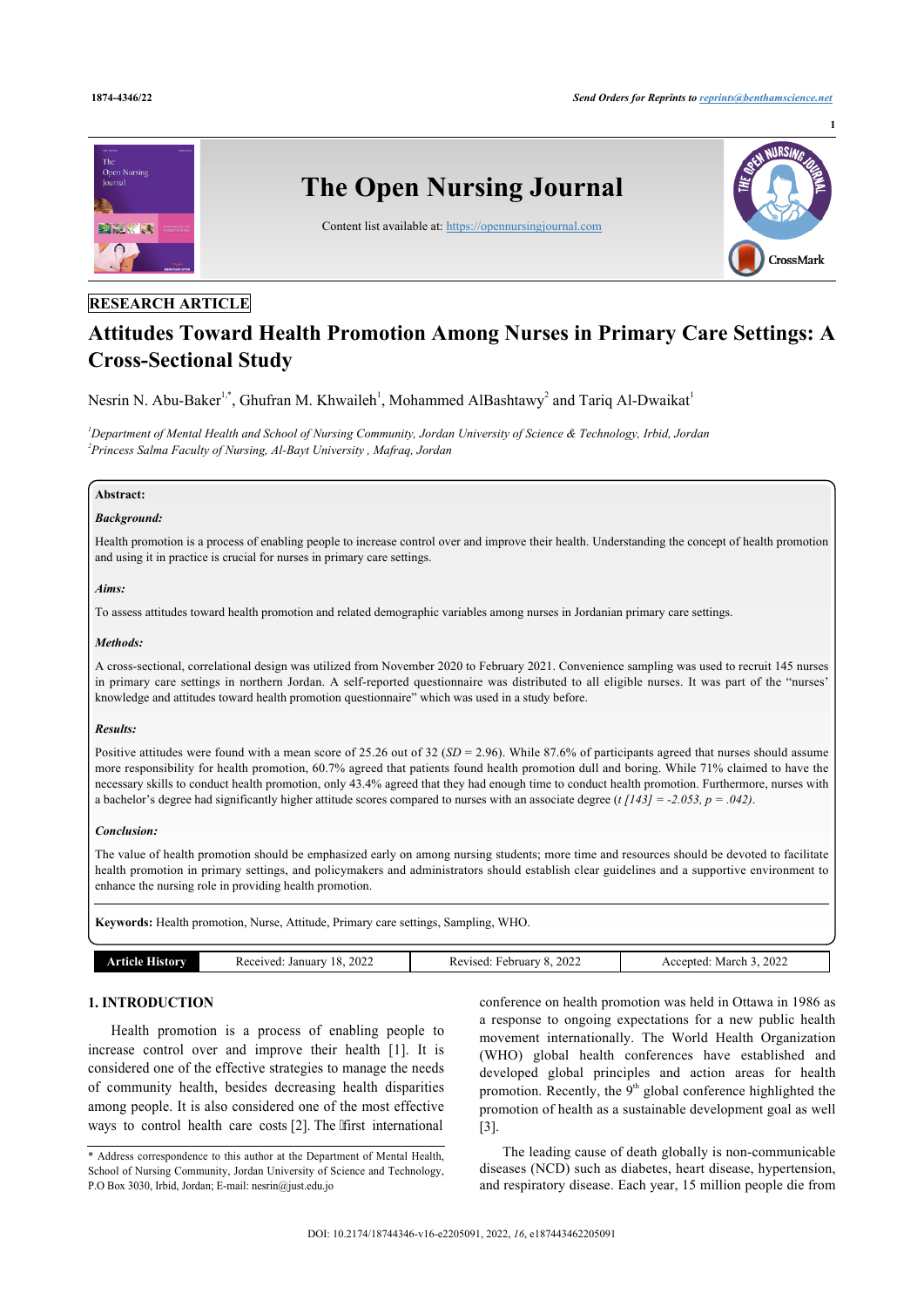NCD between 30–69 years of age, and 85% of premature deaths occur in low-middle income countries [[4](#page-5-0)]. Thus, some of the modifiable risk factors such as tobacco use, diet, inadequate physical activity, obesity, and overweight could be improved by health promotion[[5](#page-5-1)]. In Jordan, public health appears to be regressing in terms of lifestyle as 32.3% of the population reported being tobacco smokers [\[6\]](#page-5-2), and only 27% reported being physically active [\[7\]](#page-5-3).

Vital NCD interventions through a primary health care approach can strengthen early detection and treatment [[4](#page-5-0)]. The induction of health promotion in primary care settings could help build an effective health care system leading to improved health equity, effectiveness, and efficiency [\[8\]](#page-5-4). Jordanian primary health care centers are considered the first point of contact in the national health system [\[9\]](#page-5-5).

Nowadays, health care providers are becoming more involved in disease prevention and improving the well-being of people. It is very important for them to understand the concept of health promotion and to use it in practice[[10\]](#page-5-6). Limited studies were conducted in the Middle East regarding the attitudes of primary health care practitioners toward health promotion. For example, a cross-sectional study among 322 Jordanian primary health care practitioners revealed that 61.7%, 41%, and 38% of them felt that patients did not need education about the association between smoking, diet, physical activity and cancer, respectively while 36.5% reported that counseling made them feel uncomfortable[[11](#page-5-7)]. On the other hand, a cross-sectional study among 120 Iraqi nurses revealed that 88.3% of nurses concurred that they should take more responsibility for the promotion of health, while 59.1% and 53.3% agreed that they had enough time and skills to conduct health promotion effectively [\[12](#page-5-8)].

Health care providers face many barriers that could influence and affect the success of practicing health promotion [[13\]](#page-5-9). For example, a descriptive study was conducted among 144 health Turkish care providers in 33 different family health centers. Insufficient time and lack of personnel were the most reported barriers by 65.3% and 39.6% of participants, respectively [[14\]](#page-5-10). Another cross-sectional study was conducted among 803 primary health care providers in 75 primary centers in Saudi Arabia. More than half of the nurses and physicians reported lack of time as the main barrier in addition to lack of educational materials, appropriate training and guidelines, patient cooperation, and financial incentives [\[15](#page-5-11)].

Nurses comprise the largest occupational group of frontline healthcare providers in the healthcare sector. Thus, they must be aware of this responsibility to promote behavioral change through health education. This study will measure the attitudes of nurses in primary care settings and the barriers preventing them from conducting health promotion in primary care settings in the new century. This will give us an idea on whether to implement more training programs for nurses to improve their role in health promotion in primary care settings.

### **2. MATERIALS AND METHODS**

#### **2.1. Study Design and Setting**

A cross-sectional design study was used between November 2020 and February 2021 to describe the attitudes toward health promotion among Jordanian nurses in primary care settings, in addition to describing the possible relationships between its variables.

This study was conducted in 47 primary health care centers directed by the Ministry of Health in northern Jordan. Each health care center has at least two general practitioners, two nurses, one midwife, one dentist, one internal medicine doctor, two pharmacists, and one gynecologist and one pediatric doctor who visit only twice a week. Health care services are available six days per week from 8 am till 2 pm.

#### **2.2. Population and Samples**

The target population of this study is all nurses working in primary care settings in Jordan. The accessible population is all nurses in the selected primary care settings. The inclusion criteria were all Jordanian nurses working in primary care settings, dealing directly with patients, having either a bachelor's degree or an associate degree (a college degree after two years of study), and a minimum of one year of experience.

Non-probability convenience sampling was used to recruit the participants. All those who met the eligibility criteria and agreed to participate were recruited until the desired sample size was achieved. The sample size was estimated using G\*Power software (2014). Using a conventional power estimate of 0.80, alpha of 0.05, and a medium effect size, it was estimated that for the t-test (two groups), 142 healthcare providers were needed. A total of 145 nurses were approached to cover for missing data.

# **2.3. Instrument**

A self-administered questionnaire was used in this study to collect the data. One part of the "nurses' knowledge and attitudes toward health promotion questionnaire" by Faris (2015) was used. The used instrument was adopted from a previous study in Baghdad after taking approval from the researcher [[12\]](#page-5-8). Since Arabic is the official language in Jordan, the questionnaire was translated into an Arabic version with back-translation from Arabic to English by a professional expert.

The questionnaire focuses on nurse's attitudes toward health promotion. The questionnaire comprised two parts focusing on demographic data and attitudes of nurses toward health promotion. The first part of the demographic data includes nurses' age, gender, educational level, number of experience years, and the receiving of training courses on health promotion or lack of it. The second part about nurses' attitudes includes 16 items (three related to constraints, five to responsibilities, and eight to client's reception responses). Items were measured using a two-level scale of agree and disagree. The reliability of the instrument was checked. The Cronbach's alpha of the whole instrument was 0.72.

# **2.4. Ethical Consideration**

Ethical approval for conducting this study was obtained from the Institutional Research Committee (IRB) in Jordan University of Science and Technology (Ref # 211/132/2020). The IRB was also obtained from the Ministry of Health to conduct the study in the primary health care centers. The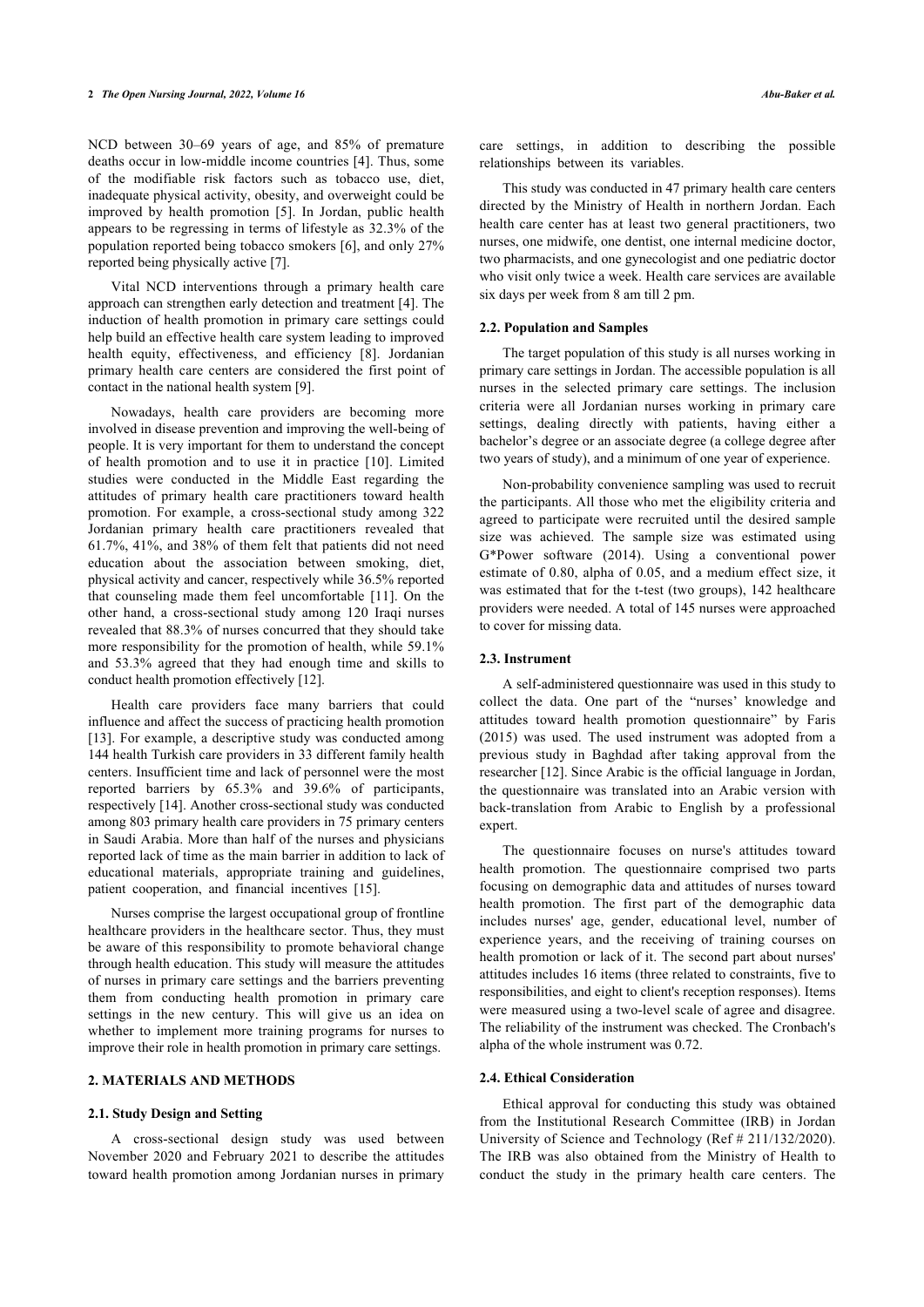purpose of the study was explained to the participants and the consent form was obtained. Confidentiality, voluntary participation, and anonymity were maintained. Finally, Helsinki Declaration has been followed for involving human subjects in this study.

#### **2.5. Data Collection Procedure**

The data collection began after obtaining approval from the Institutional Review Board (IRB), the primary investigator's university and the Ministry of Health (MOH). Each health center director was approached by the researcher or assistant researcher to discuss the purpose, significance, and nature of the study, and to approve the needed help in recruiting the participants. After that, all participants who satisfied the eligibility criteria were included until the sample size was achieved. Each participant was asked to fill the questionnaire within an average time of 10 minutes. A total of 145 participants were recruited. The data collection process continued for about three months from November 2020 to February 2021.

#### **2.6. Data Management and Analysis**

The Statistical Package for Social Science (SPSS), version 22 was used to analyze the data. The collected data was cleaned and screened for any incomplete or missing data. There were no missing data. Statistical significance was accepted at *p* < 0.05 for all tests. Descriptive statistics were used to describe the characteristics of the sample and the study variables. Pearson correlation and independent-sample t-test were used to answer research questions.

#### **3. RESULTS**

# **3.1. Socio-Demographic Characteristics of Study participants**

One hundred and fifty nurses who satisfied the inclusion criteria were approached in the primary care centers of Irbid and AL-Ramtha. Of those, one hundred and forty-five nurses agreed to participate with a response rate of 96.6%. Of those, 90 were from Irbid and 55 from AL-Ramtha primary health care center.

Of the total sample, 78.6% were females. The age of participants ranged from 23 to 52 (*mean* = 38.6,  $SD = 6.16$ ). The participants' experience ranged between 1 and 30 years (*mean* = 12.8,  $SD = 6.9$ ). About 60% of the participants had an associate degree in nursing, and 55.9% attended training courses in health promotion as illustrated in Table**1**.

#### **3.2. Nurses' Attitudes Concerning the Health Promotion**

The attitudes of nurses were measured using16 items. These items were classified into constraints (three items), responsibilities (five items), and perception of the client's responses (eight items). The answers for all items were (disagree = 1) and (agree = 2). Items 6,7, and  $9-15$  were reversed. The mean total attitude was 25.26 out of 32 (*SD* = 2.96).

Regarding the constraints that prevent nurses from implementing health promotion, only 43.4% of participants agreed that they had enough time to conduct health promotion, while 71% agreed that they had the necessary skills to conduct health promotion for their patients. Regarding health promotion responsibilities, 87.7% agreed that nurses should assume more responsibility for health promotion, while 49.7% thought that patients were totally responsible to promote their own health. Regarding the client's perception, 60.7% of participants agreed that patients found health promotion dull and boring when they provided it to them. Moreover, 51.7% agreed that in general, people do not take any notice of what nurses say on lifestyle (Table **[2](#page-2-1)**).

# **3.3. Relationship Between Demographic Data and Attitude toward Health Promotion Among Nurses**

The results revealed no significant correlation between attitude and years of experience  $(r / 143] = .141$ ,  $p = .091$ ). Furthermore, there was no significant difference between nurses who received training on health promotion *(mean = 25.26, SD = 2.52)* and nurses who did not *(mean = 25.25, SD = 2.55)* in terms of attitude score *t[143] =.022, p = .9830*. However, the results revealed that nurses with a bachelor's degree (*mean* = 25.78,  $SD = 2.56$ ) had a significantly higher attitude scores compared to nurses with an associate degree (*mean* = 24.91, *SD* = 2.45), *t [143] = -2.053, p = .0420* (Table **[3](#page-3-0)**).

<span id="page-2-0"></span>

| Table 1. Socio-demographic characteristics of the study sample ( $N = 145$ ). |  |  |  |
|-------------------------------------------------------------------------------|--|--|--|
|-------------------------------------------------------------------------------|--|--|--|

<span id="page-2-1"></span>

| Variable                                    | N(%)      |
|---------------------------------------------|-----------|
| Gender                                      |           |
| Male                                        | 31(21.4)  |
| Female                                      | 114(78.6) |
| <b>Level of Education</b>                   |           |
| Associate degree in nursing                 | 87 (60)   |
| Bachelor's degree or more                   | 58 (40)   |
| <b>Training Courses on Health Promotion</b> |           |
| Yes                                         | 81 (55.9) |
| No.                                         | 64(44.1)  |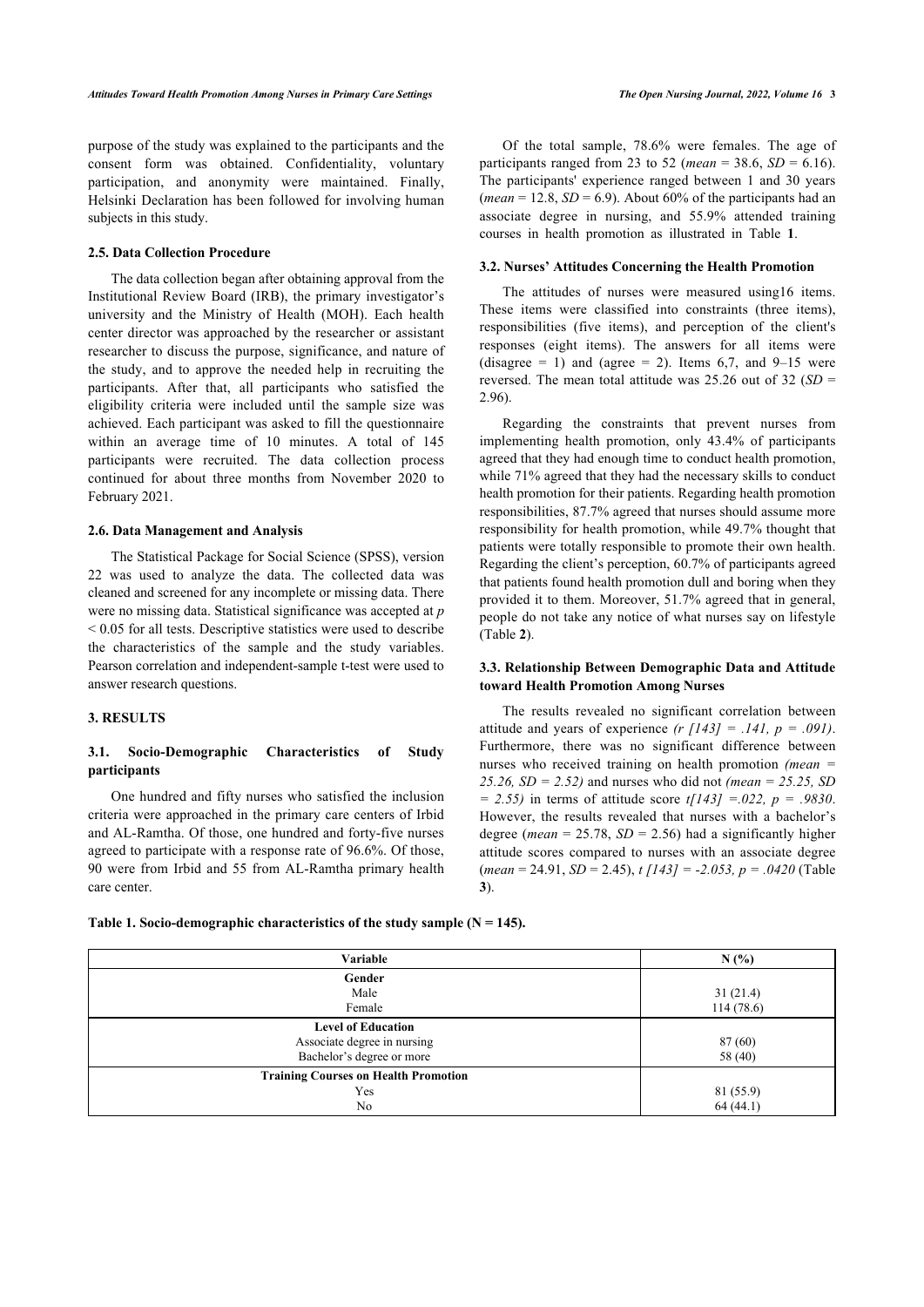#### **Table 2. Nurses' attitudes concerning health promotion (N= 145).**

| Statement                                                                                                                                   |           | Agree n (%) Disagree n (%) |
|---------------------------------------------------------------------------------------------------------------------------------------------|-----------|----------------------------|
| <b>Constraints</b>                                                                                                                          |           |                            |
| 1. I have enough time to carry out health promotion effectively.                                                                            | 63(43.4)  | 82(56.6)                   |
| 2. I have the necessary skills to promote health.                                                                                           | 103(71.0) | 42(29.0)                   |
| 3. Medical doctors have enough time to carry out health promotion effectively.                                                              | 80(55.2)  | 65(44.8)                   |
| <b>Responsibilities</b>                                                                                                                     |           |                            |
| 4. The staff nurse should be a health advocate, insisting that preventive health is put on the political agenda.                            | 127(87.6) | 18(12.4)                   |
| 5. The nurse should take more responsibility for promotional health.                                                                        | 127(87.7) | 18(12.4)                   |
| 6. I should only provide health promotion counseling if that has been requested by the physician.                                           | 68(46.9)  | 77(53.1)                   |
| 7. The patient is totally responsible to promote his/her health.                                                                            | 72(49.7)  | 73(50.3)                   |
| 8. Nurses are more appropriate people to get involved in health promotion.                                                                  | 95(65.5)  | 50(34.5)                   |
| Perception of client's responses                                                                                                            |           |                            |
| 9. Clients find health promotion dull and boring.                                                                                           | 88(60.7)  | 57(39.3)                   |
| 10. I find health promotion dull and boring.                                                                                                | 52(35.9)  | 93(64.1)                   |
| 11. The evidence relating diet to health is too uncertain and contradictory for me to advise my patients on what to eat.                    | 79(54.5)  | 66(45.5)                   |
| 12. Nurses should not interfere with a client's life by telling him/her to stop smoking, lose weight, or do more<br>exercise.               | 57(39.3)  | 88(60.7)                   |
| 13. The client's lifestyle is conditioned by their culture and environment; there's not much a professional can do to<br>change them.       | 97(66.9)  | 48(33.1)                   |
| 14. In general, people do not take any notice of what nurses say on lifestyle.                                                              | 75(51.7)  | 70(48.3)                   |
| 15. Giving detailed explanations to the patients tends to worry them rather than reassure them                                              | 90(62.1)  | 55(37.9)                   |
| 16. Helping the patient to understand how health-related behaviors interfere with health is an important part of the<br>staff nurse's duty. | 118(81.4) | 27(18.6)                   |

<span id="page-3-0"></span>**Table 3. Independent samples t-test for total attitude scores based on educational level and training on health promotion.**

| <b>Items</b>         | Mean (SD)              |          | df  |      | <b>Mean Difference</b> |       |          |
|----------------------|------------------------|----------|-----|------|------------------------|-------|----------|
| Total attitude score | Trained 25.26 (2.52)   | 0.022    | 143 | .983 | 0.009                  |       |          |
|                      | Untrained 25.25 (2.55) |          |     |      |                        |       |          |
|                      | Associate 24.91 (2.45) | $-2.053$ |     |      | 143                    | 0.042 | $-0.868$ |
|                      | Bachelor 25.78 (2.56)  |          |     |      |                        |       |          |

# **4. DISCUSSION**

In the current study, most of the participants showed a positive overall score of attitudes toward health promotion, which is supported by studies conducted in Saudi Arabia and Iraq in which nurses held positive attitudes towards health promotion[[12,](#page-5-8) [16\]](#page-5-12). Regarding the constraints preventing participants from conducting health promotion, around half of the nurses in the current study thought that nurses or even medical doctors do not have enough time to conduct health promotion. This might be explained by the workload on nurses and the shortage of staff affecting their health promotion practices. These results are supported by a study in Saudi Arabia in which half of the nurses agreed that staff nurses do not have enough time to carry out health promotion effectively [[16\]](#page-5-12). Other studies in Australia and Turkey reported time as the main constraint preventing nurses from conducting health promotion [\[14](#page-5-10), [17\]](#page-5-13).

Unsurprisingly, over 85% of the participants in this study agreed that nurses should take more responsibility for health promotion, which is consistent with previous studies in Saudi Arabia and Iraq where the majority of nurses agreed on the same [[12,](#page-5-8) [16\]](#page-5-12), while half of the participants stated that patients are totally responsible for promoting their own health, and less than half agreed that nurses should only provide health promotion if requested by the doctor. These findings are also supported by the same studies in Saudi Arabia and Iraq where half of the nurses or even less agreed on the same [[12](#page-5-8), [16](#page-5-12)]. This might be explained by the fact that nurses are confident that they are knowledgeable and qualified enough to provide health promotion.

Furthermore, two-thirds of nurses in the current study agreed that clients find health promotion dull and boring and that the client's lifestyle was conditioned by their culture and environment. However, less than half of the nurses agreed that they should not interfere with a client's life by telling him/her to stop smoking, lose weight, or exercise more. These findings approximated the ones reported in the Iraqi study where half of the nurses and more agreed that clients found health promotion dull and boring and that the client's lifestyle was conditioned by their culture and environment, while less than half agreed that they should not interfere with a client's life[[12\]](#page-5-8). The findings of this study emphasize that the majority of nurses believe that health promotion is a vital component of primary care, but they still need to believe that the clients themselves are willing to learn, and that their time and efforts are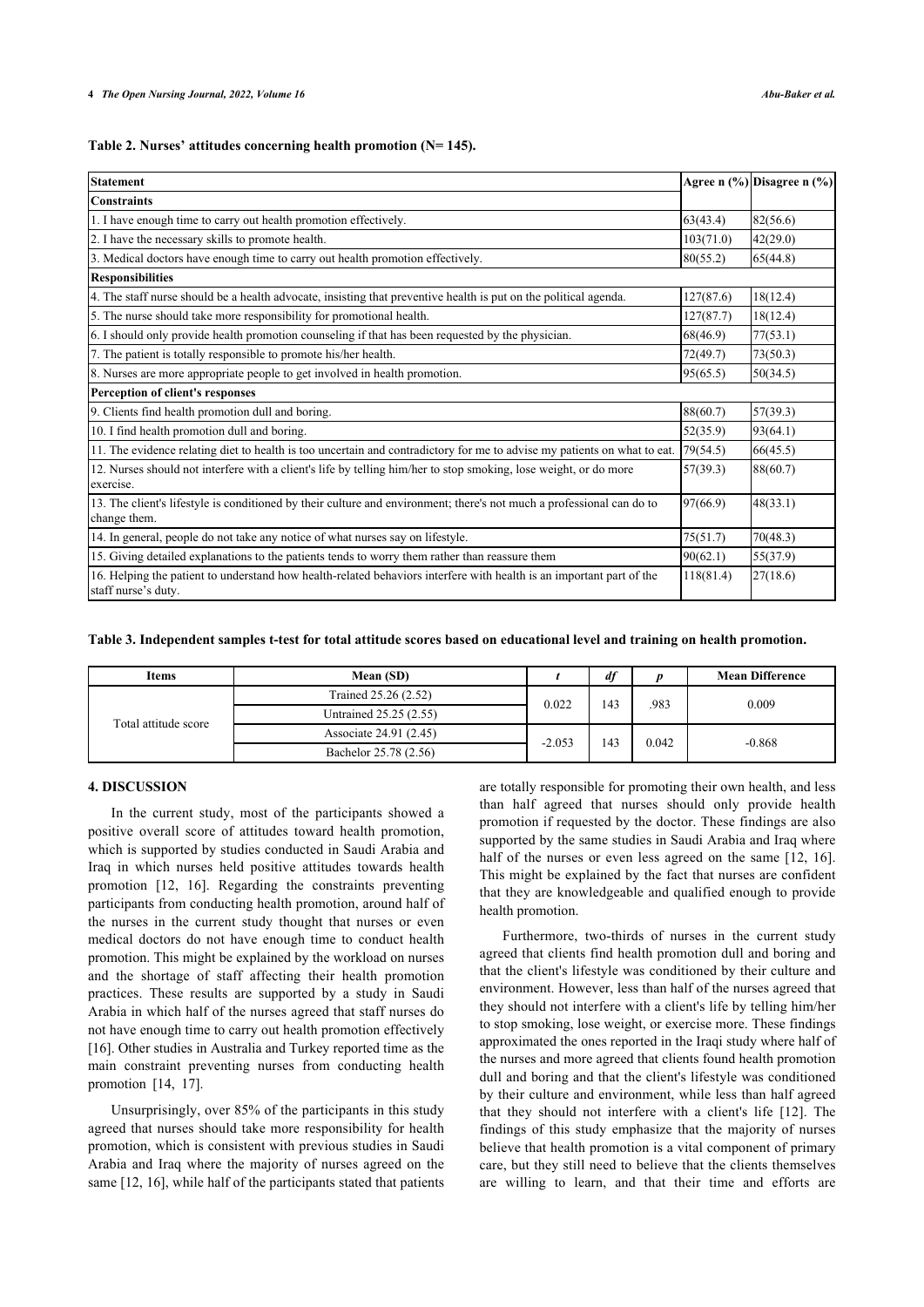supported by their administrators and work environment.

The current study reveals a significant relationship between the attitudes of nurses and their educational level. This result was supported by the findings of a study conducted in the United Kingdom, which revealed that years of education play an important role in nurses' feelings and attitudes toward health promotion [\[18](#page-5-14)]. An explanation of this result might be that health promotion and patient education, in general, are crucial components in the bachelor level of the nursing curriculum, affecting the positive value of health promotion among graduate nurses. However, the attitudes of nurses and their training bore no relationship to health promotion. This result may indicate that the currently provided training is not strong enough to enhance attitudes of trained nurses in comparison to the untrained, emphasizing the need for more consistent and comprehensive training.

This study has several implications. For example, nurses who work in primary care settings can play a vital role in preventing and screening for NCDs and improving the quality of life for their patients by guiding them toward a healthy lifestyle. That is why attitudes toward health promotion should be enhanced and their role supported by their supervisors. Policymakers should encourage the adoption of participatory approaches for health promotion initiatives to provide minimum financial resources, support further research that could help in the health promotion process, and support the establishment of a training and education infrastructure to develop expertise in the field. A previous study recommended updating the preservice training curricula of personnel to include skills in multisectoral collaboration and enhanced community engagement[[19\]](#page-5-15).

This study helped to gain a better understanding of the attitudes of nurses toward health promotion in primary care settings in Jordan, although it still has some limitations. The use of a cross-sectional design and a relatively small convenience sample from the northern part of Jordan only limited the ability to generalize the results of this study and to examine causality between variables. Moreover, the use of a self-report questionnaire may occasion the possibility of inaccurate answers and response bias. Thus, similar studies of advanced designs, larger samples, and more comprehensive measurements are highly needed. The results can be used to guide further research in the health promotion area. Future qualitative studies are recommended to examine nurses' perceptions toward health promotion. Future quantitative studies are also recommended to study the attitudes toward health promotion and to investigate the relationship with other variables using large random samples of health care providers with different specialties from different settings all over the country.

#### **CONCLUSION**

<span id="page-4-2"></span><span id="page-4-1"></span><span id="page-4-0"></span>This study indicated generally positive attitudes toward health promotion among nurses working in primary care settings. However, the role of nurses in primary care settings as health promoters should be enhanced. The present study results supported also the relationship between nurses' attitude toward health promotion and their educational level. Thus, the value of health promotion should be emphasized early on among all nursing students. More time and resources should be allocated to facilitate health promotion in primary settings, and policymakers and administrators should establish clear guidelines and a supportive environment to enhance the nursing role in health promotion.

# **LIST OF ABBREVIATIONS**

| WHO | $=$ | World Health Organization |
|-----|-----|---------------------------|
| NCD | $=$ | Non-communicable Disease  |

# **ETHICS APPROVAL AND CONSENT TO PARTI-CIPATE**

Ethical approval for conducting this study was obtained from the Institutional Research Committee (IRB) in Jordan University of Science and Technology (Ref # 211/132/2020). The IRB was also obtained from the Ministry of Health to conduct the study in the primary health care centers.

# **HUMAN AND ANIMAL RIGHTS**

No animals were used in this research. All procedures performed in studies involving human participants were in accordance with the ethical standards of institutional and/or research committee and with the 1975 Declaration of Helsinki, as revised in 2013.

# **CONSENT FOR PUBLICATION**

The purpose of the study was explained to the participants and the consent form was obtained. Confidentiality, voluntary participation, and anonymity were maintained.

#### **STANDARDS OF REPORTING**

STROBE guidelines were followed.

#### **AVAILABILITY OF DATA AND MATERIALS**

Not applicable.

#### **FUNDING**

This study was funded by the Deanship of Research, Jordan University of Science and Technology (Grant # 20200435).

# **CONFLICT OF INTEREST**

The authors declare no conflict of interest financial or otherwise.

# **ACKNOWLEDGEMENTS**

Declared none.

#### **REFERENCES**

- [1] World Health Organization. 2021. Available from: [https://www.who.int/westernpacific/about/how-we-work/programmes/](https://www.who.int/westernpacific/about/how-we-work/programmes/health-promotion) [health-promotion](https://www.who.int/westernpacific/about/how-we-work/programmes/health-promotion)
- [2] Maijala V, Tossavainen K, Turunen H. Health promotion practices delivered by primary health care nurses: Elements for success in Finland. Appl Nurs Res 2016; 30: 45-51.
- [\[http://dx.doi.org/10.1016/j.apnr.2015.11.002](http://dx.doi.org/10.1016/j.apnr.2015.11.002)] [PMID: [27091252\]](http://www.ncbi.nlm.nih.gov/pubmed/27091252)
- [3] World Health Organization. 2020. Available from: [who.int/health-](http://who.int/health-topics/health-promotion#tab=tab_1)